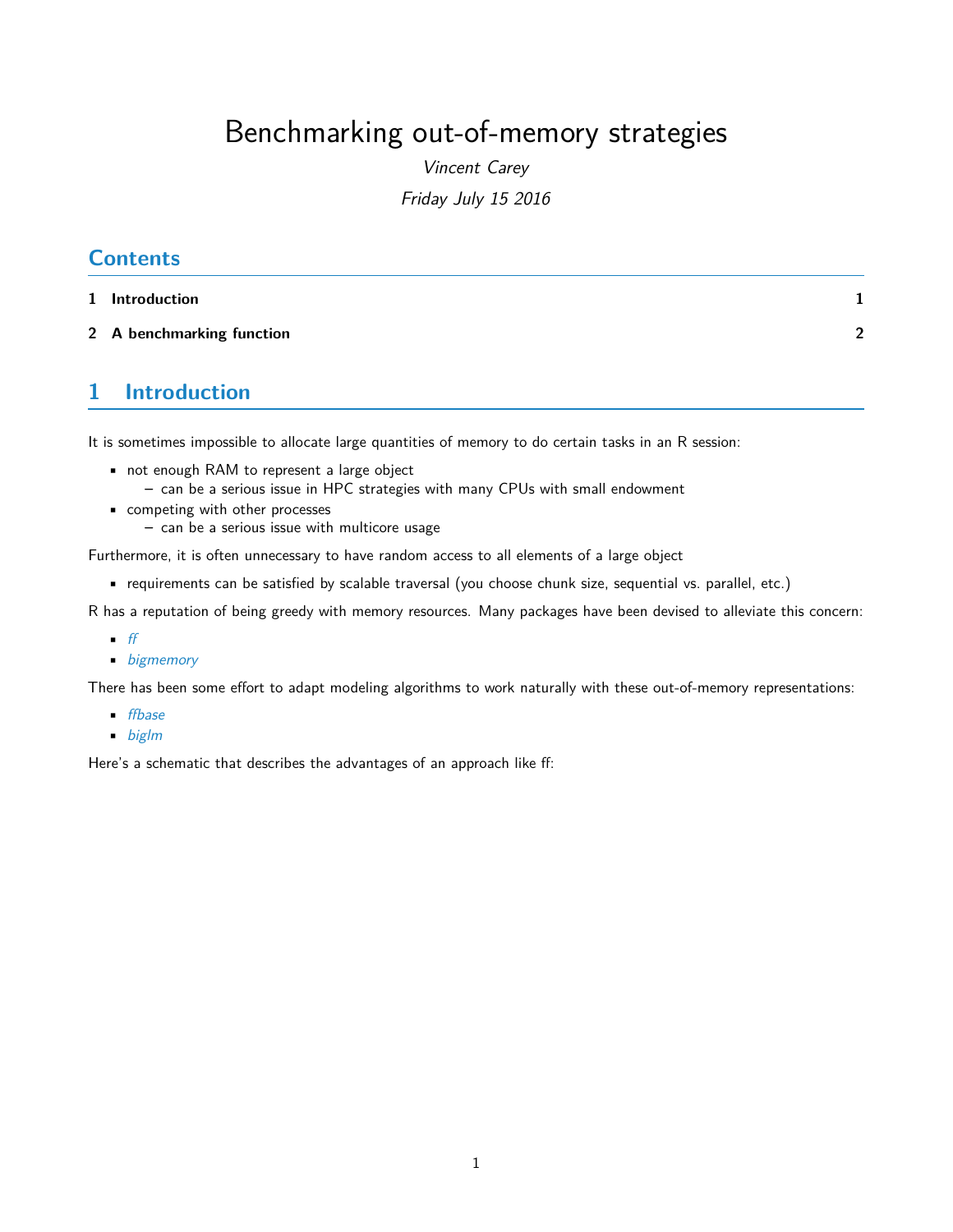

We can also use general-purpose external stores for which custom interface packages exist:

- $\blacksquare$ [rhdf5](http://bioconductor.org/packages/rhdf5)
- [RSQLite](http://cran.fhcrc.org/web/packages/RSQLite/index.html)

Finally, there is often interest in the *[data.table](http://cran.fhcrc.org/web/packages/data.table/index.html)* infrastructure for handling large tables.

The purpose of this document is to discuss how to develop data on performance of these strategies to help decisionmaking:

- When should we adopt out-of-memory strategy?
- Which should we choose?
- How do we tune our procedures to perform best with the selected strategy?

## <span id="page-1-0"></span>**2 A benchmarking function**

The following function is a "proof of concept" that we can encapsulate the task of timing a variety of tasks (write to store, read contents of store, read a slice of 1000 records) for a variety of strategies (HDF5, ff, SQLite, data.table, bigmemory). The dot functions are hidden in this document and are very ad hoc. Several of the approaches are tunable through setting chunk sizes and these have been hard-coded to arbitrarily chosen values.

benchOOM

```
## function(NR=5000, NC=100, times=5, inseed=1234,
## methods = list(.h5RoundTrip, .ffRoundTrip, .slRoundTrip, .dtRoundTrip, .bmRoundTrip)) {
## stopifnot(NR >= 5000) # some hardcoded indices... FIXME
## require(microbenchmark)
## nel = NR * NC## set.seed(inseed)
```